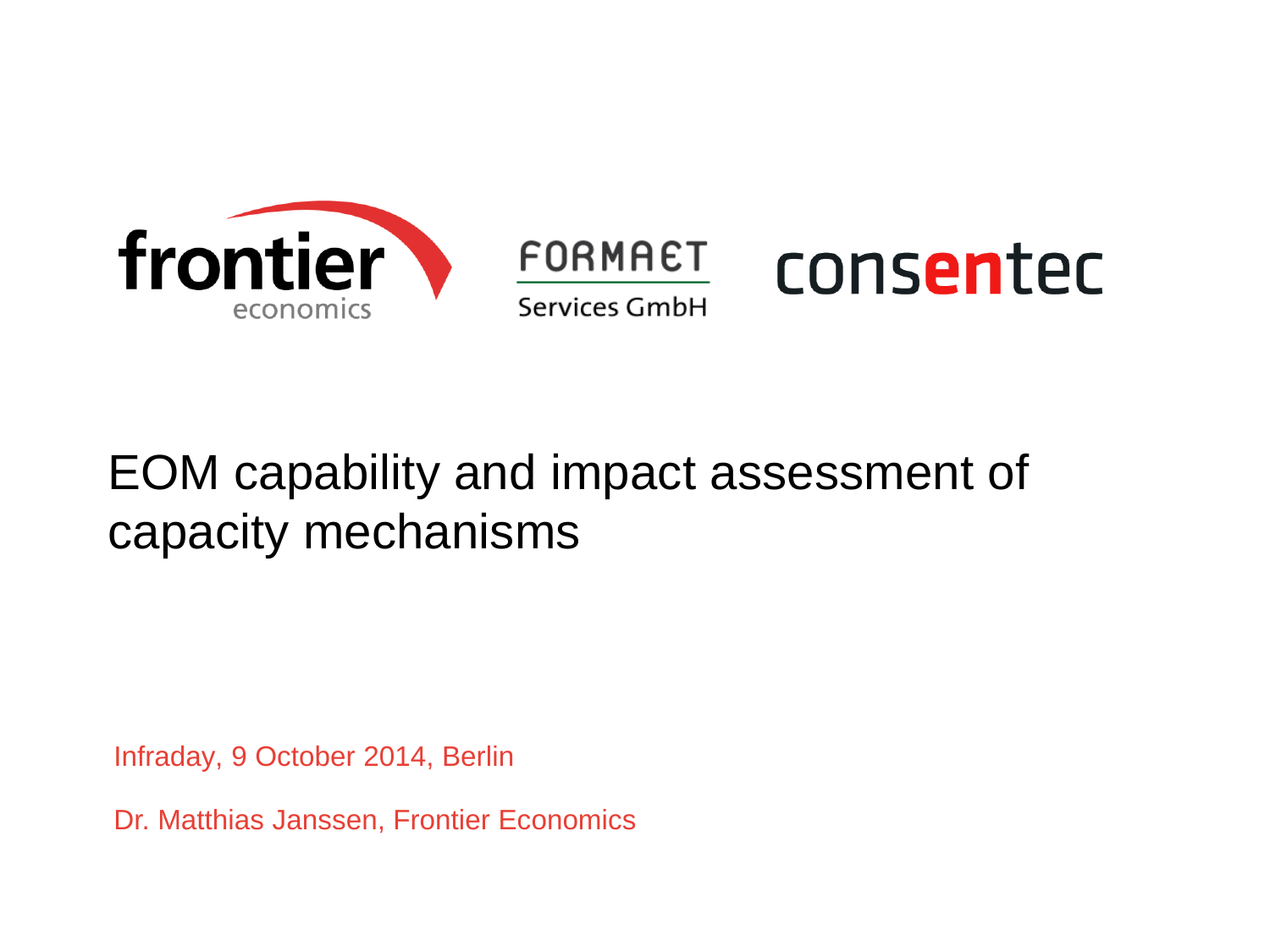### Starting point: Two related studies for the BMWi…

**Energy-only-market (EOM) capability**

**Assessing the performance of Germany's EOM regarding generation adequacy in the electricity sector**

**Impact Assessment of capacity reliability mechanisms (CRM)**

Comparative assessment of **impacts of four different CRM in order to evaluate the (relative) advantages and disadvantages of the mechanisms**







consentec

… with strong interdependencies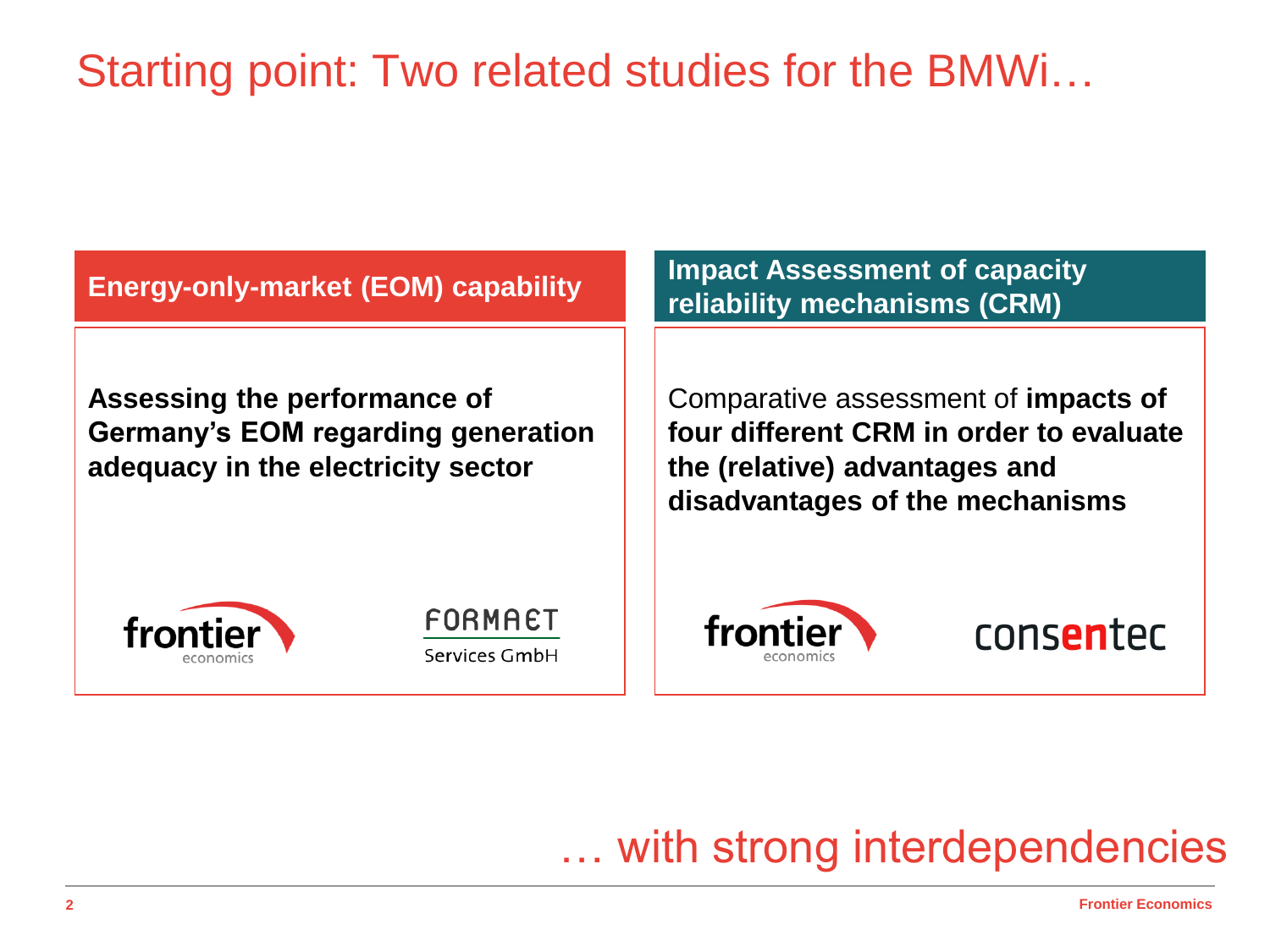#### Assesment is based on…

Qualitative analyses

Power market modelling/ simulation

Additional quantitative analyses

… qualitative and quantitative analyses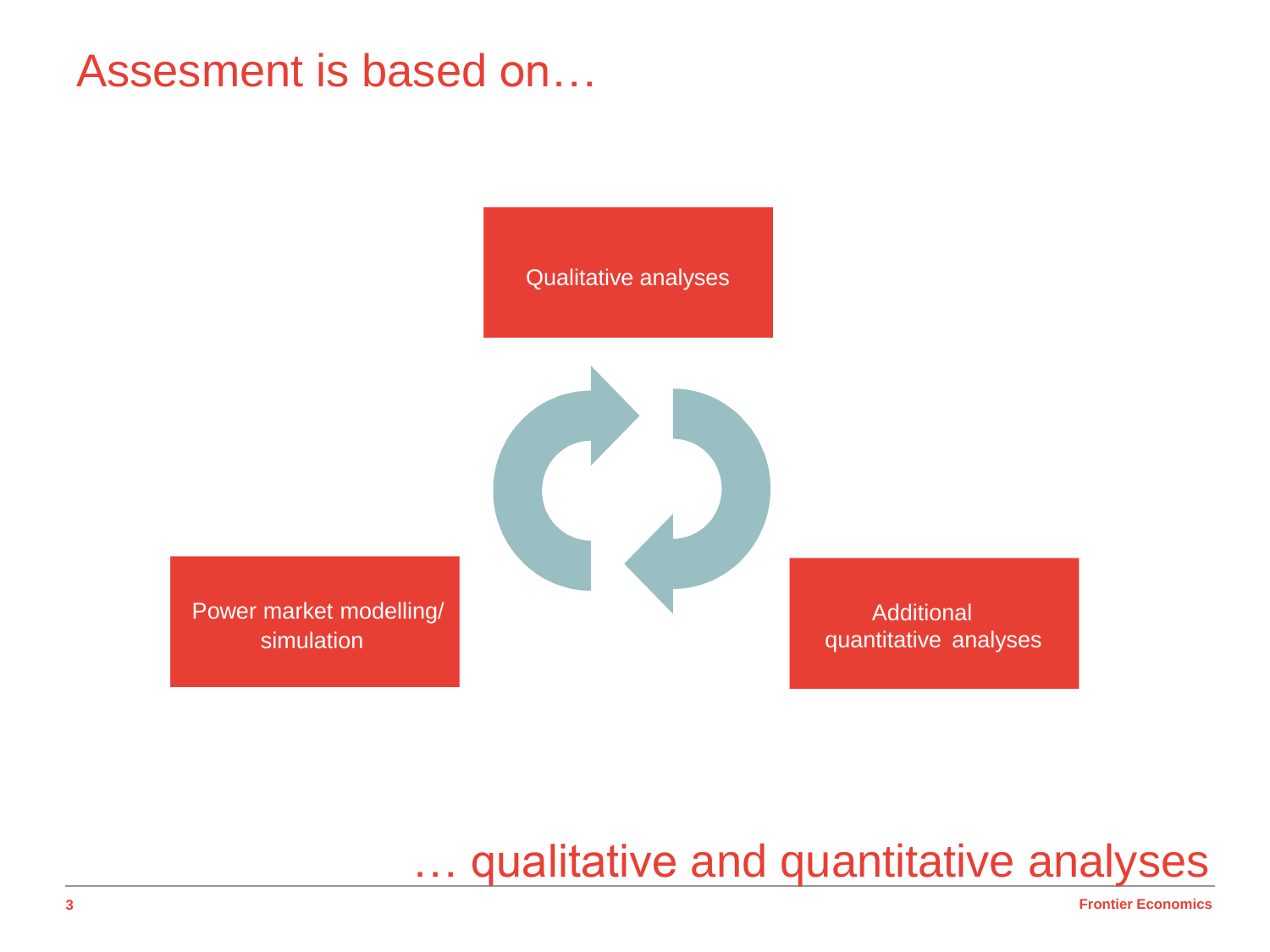- **EOM capability**<br>● CRM impact assessment<br>● Summary
	-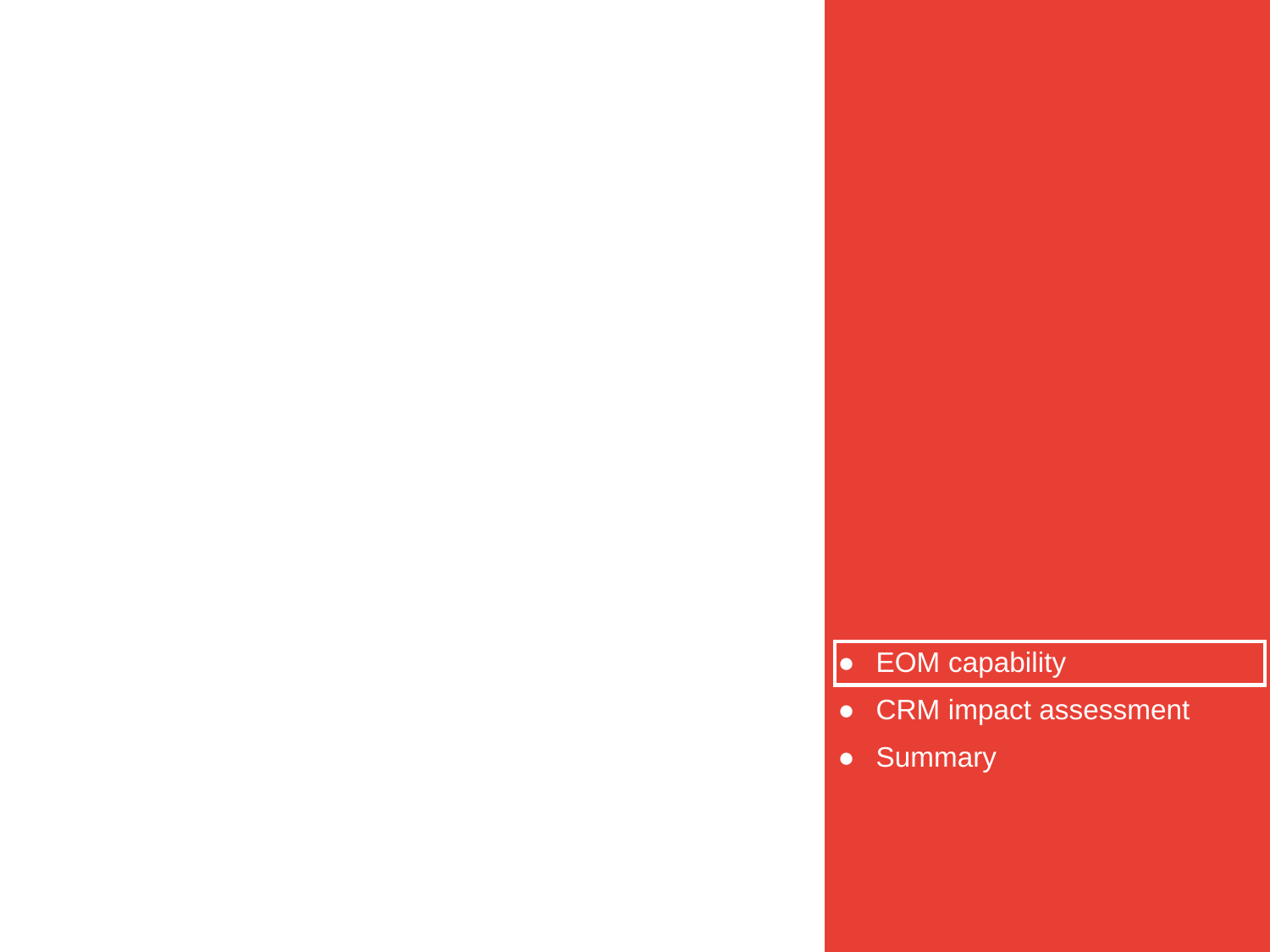#### Problem definition is essential: Market design…

| <b>Potential</b><br>reasons       | <b>Evolving</b><br>market<br>environment              | <b>Political</b><br>intervention                                    | EOM (design) failure                                                                                    |                           |
|-----------------------------------|-------------------------------------------------------|---------------------------------------------------------------------|---------------------------------------------------------------------------------------------------------|---------------------------|
|                                   | For example:<br>Economic<br>$crisis = low$<br>demeand | For example:<br><b>Massive</b><br>$\bullet$<br>renewable<br>support | For example:<br>SoS as public good?<br>Prohibitive price risks?<br>Missing money through<br>regulation? | <b>Focus</b><br>today     |
|                                   |                                                       |                                                                     |                                                                                                         |                           |
| Symptoms /<br><b>Implications</b> | Power plants currently not<br>profitable              |                                                                     | <b>Generation capacity</b><br>insufficient in the long-term                                             |                           |
|                                   |                                                       |                                                                     |                                                                                                         |                           |
| Design<br>options                 | No actions<br>needed                                  | "Stranded<br>cost" compen-<br>sation?                               | Amendment<br>of the EOM<br>design                                                                       | Introduction of<br>a CRM? |

… needs to appropriately address relevant problems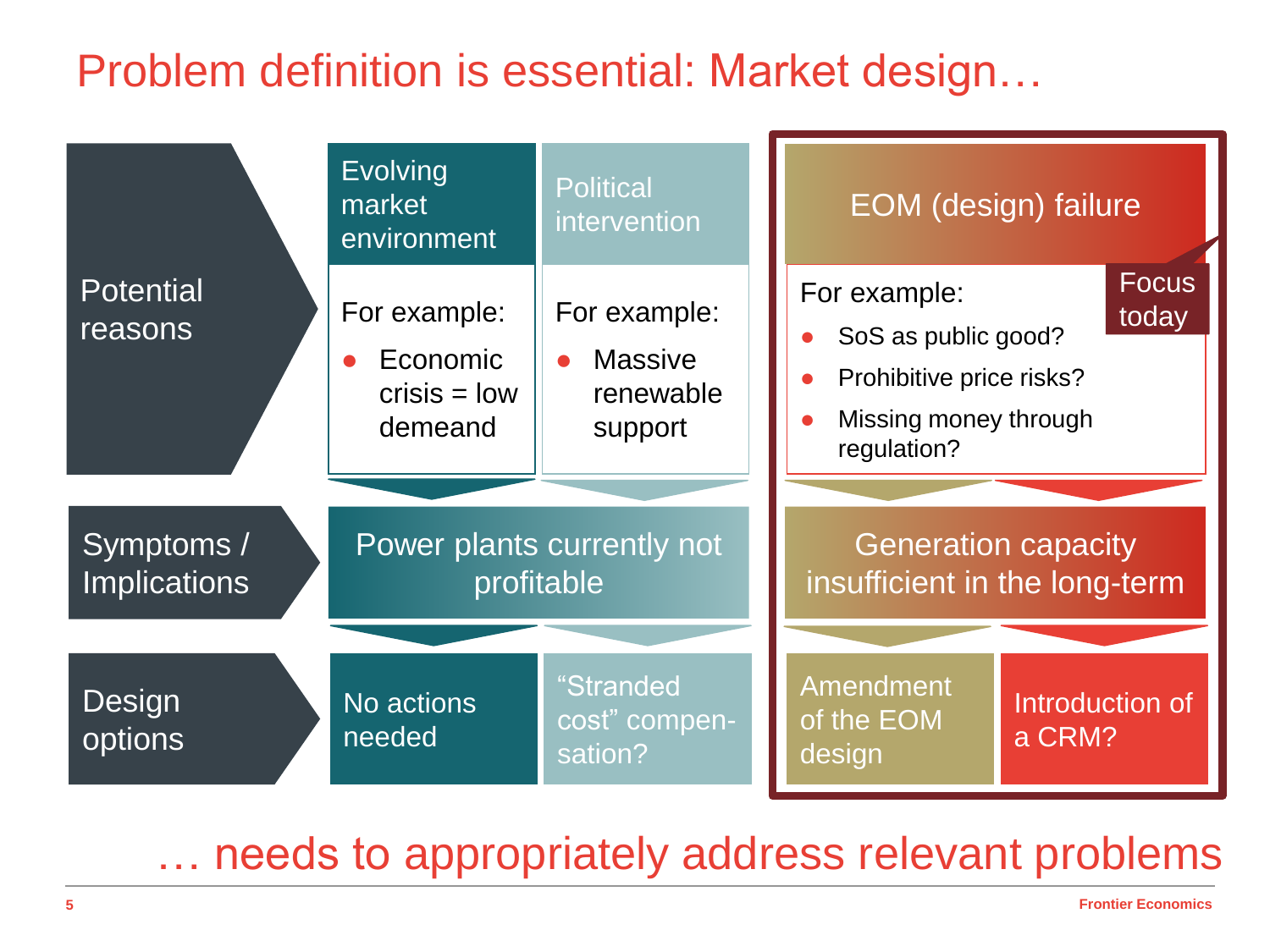## Starting point for generation adequacy debate: Peak Load Pricing in competitive energy-only markets…



#### … leads to optimal plant park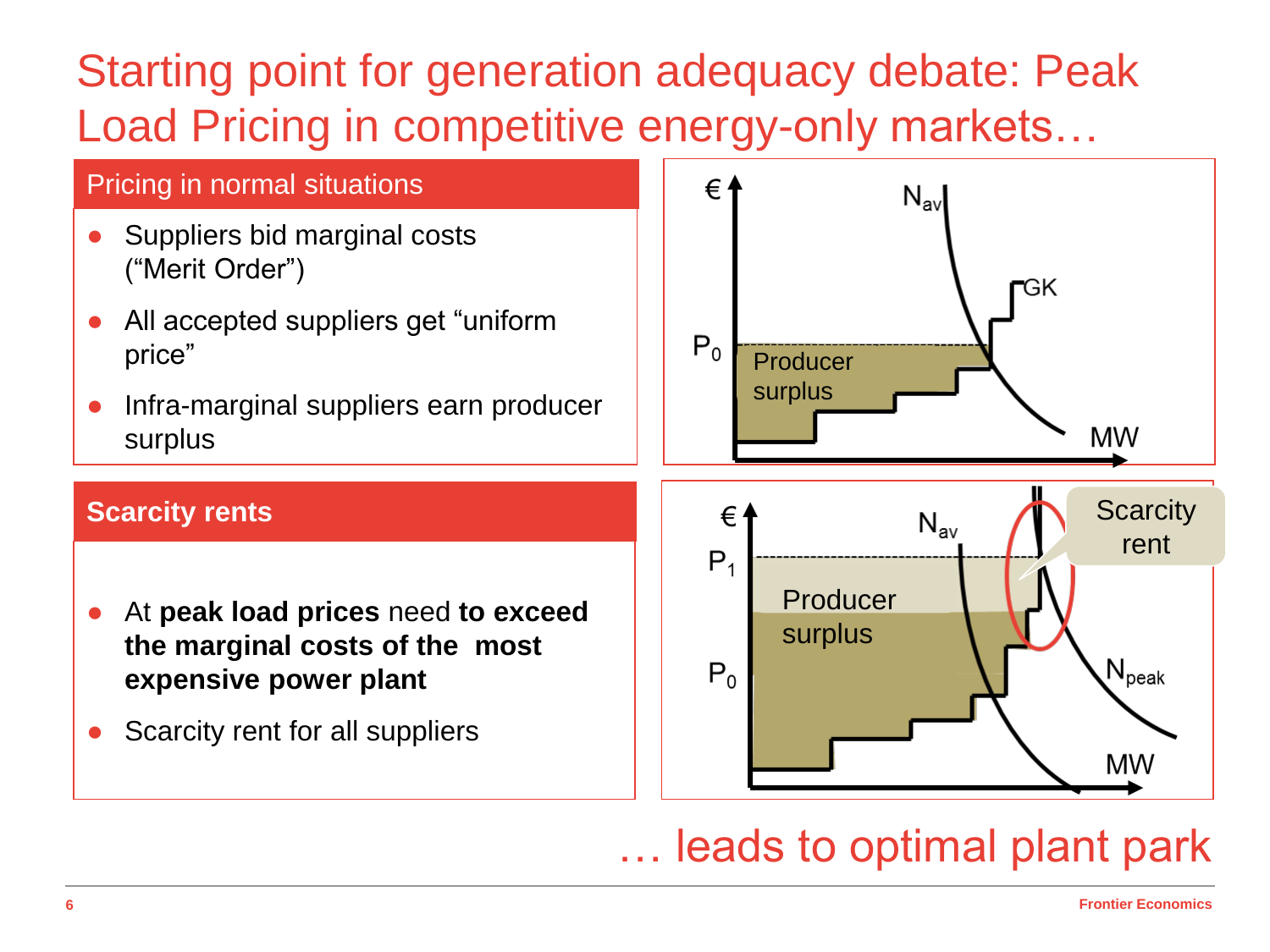#### Potential imperfections in the EOM …



#### are irrelevant or can be tackled by reforms within an EOM

Exemplary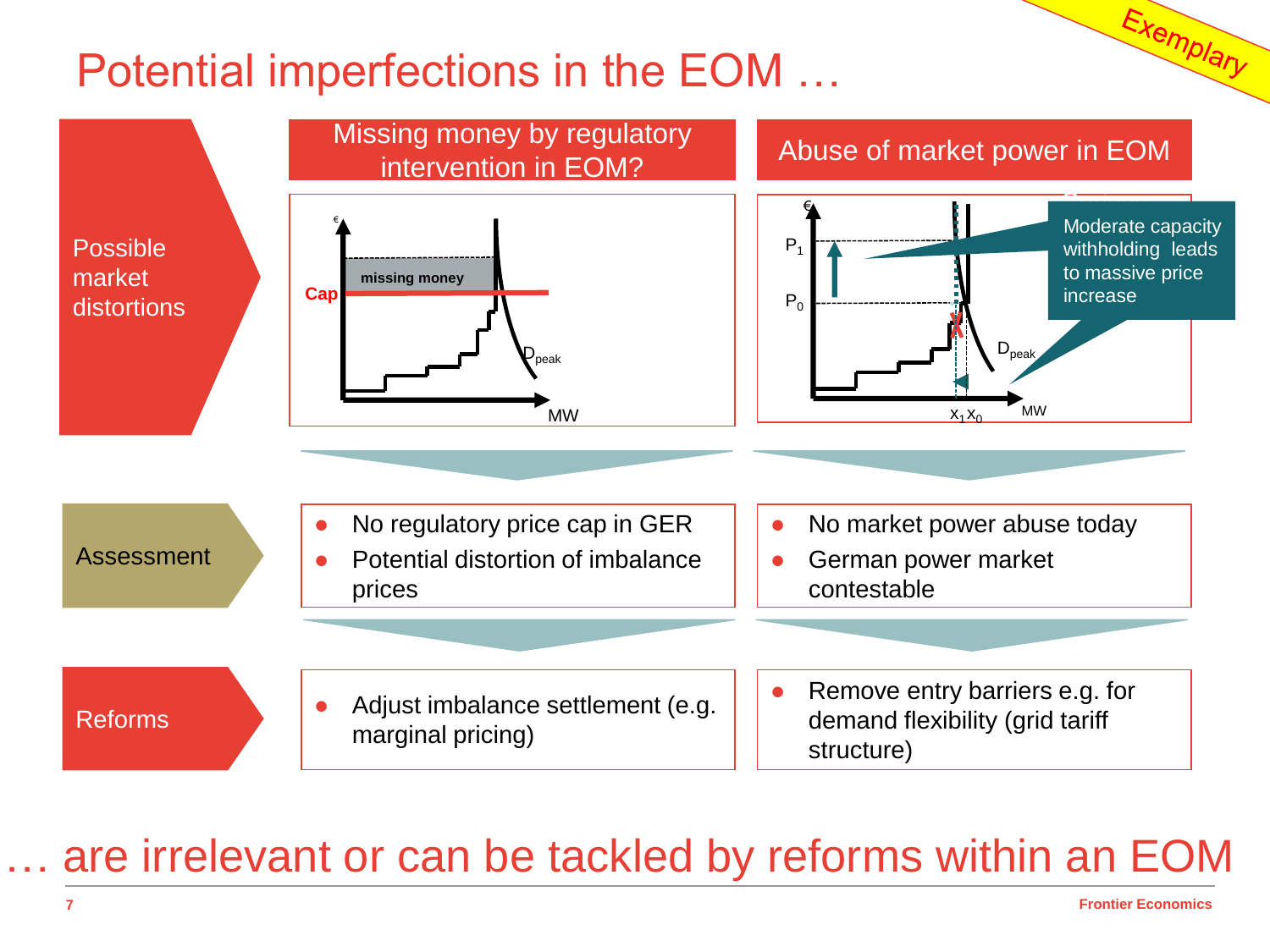#### Summary of EOM capability

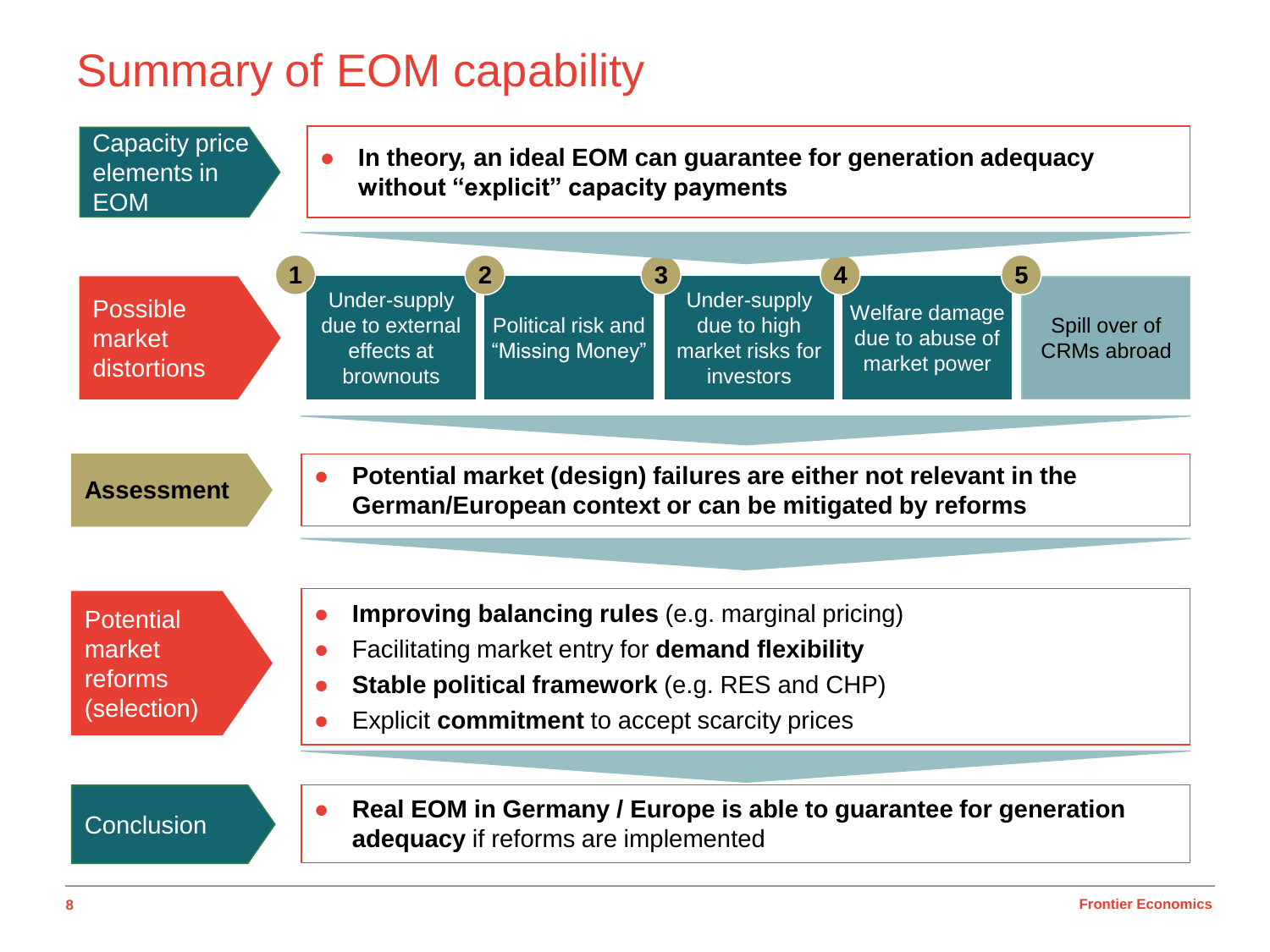- EOM capability<br>● CRM impact assessment<br>● Summary
	-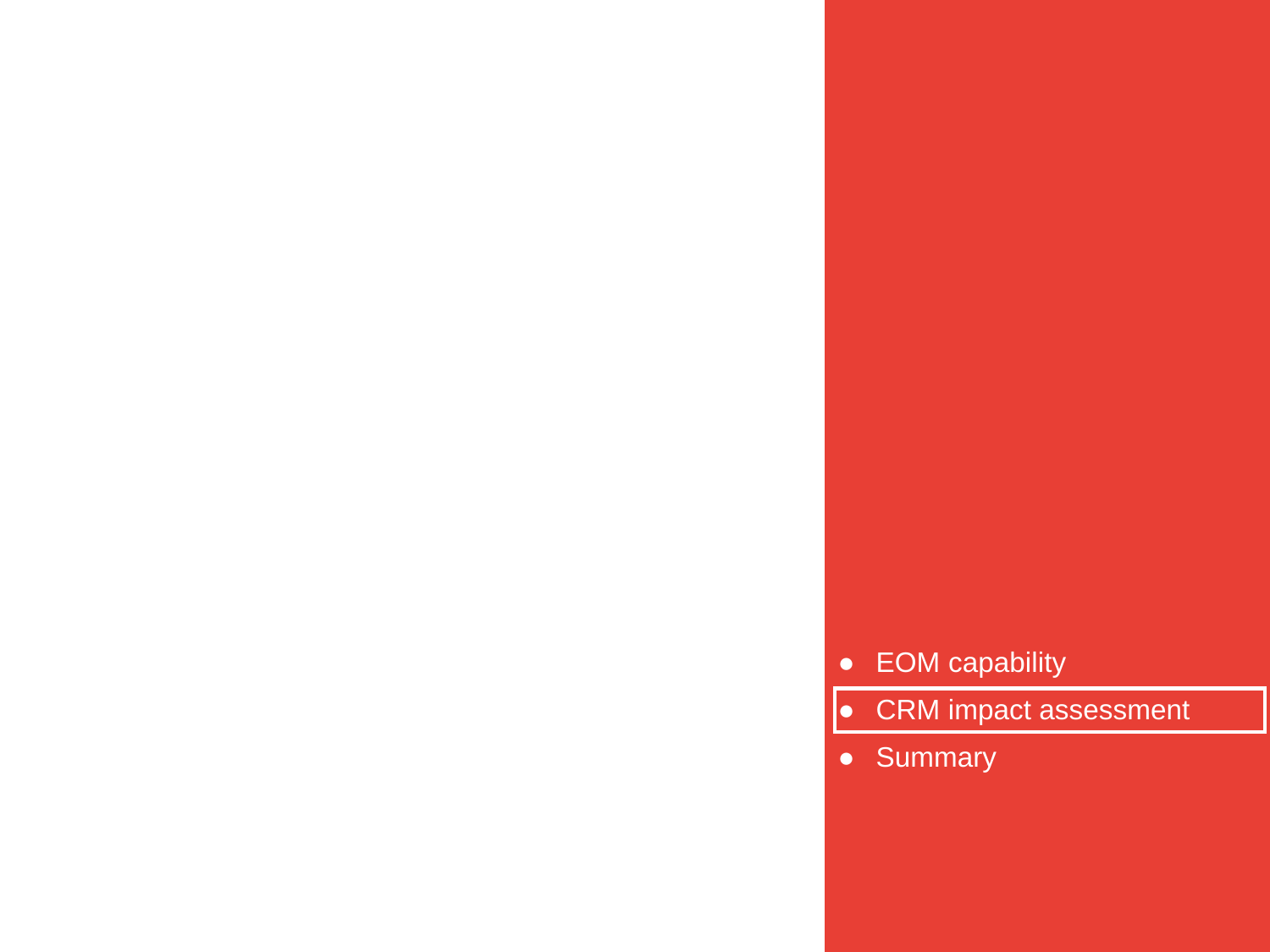#### Capacity mechanisms (CM) evaluated in the "Impact Assessment"

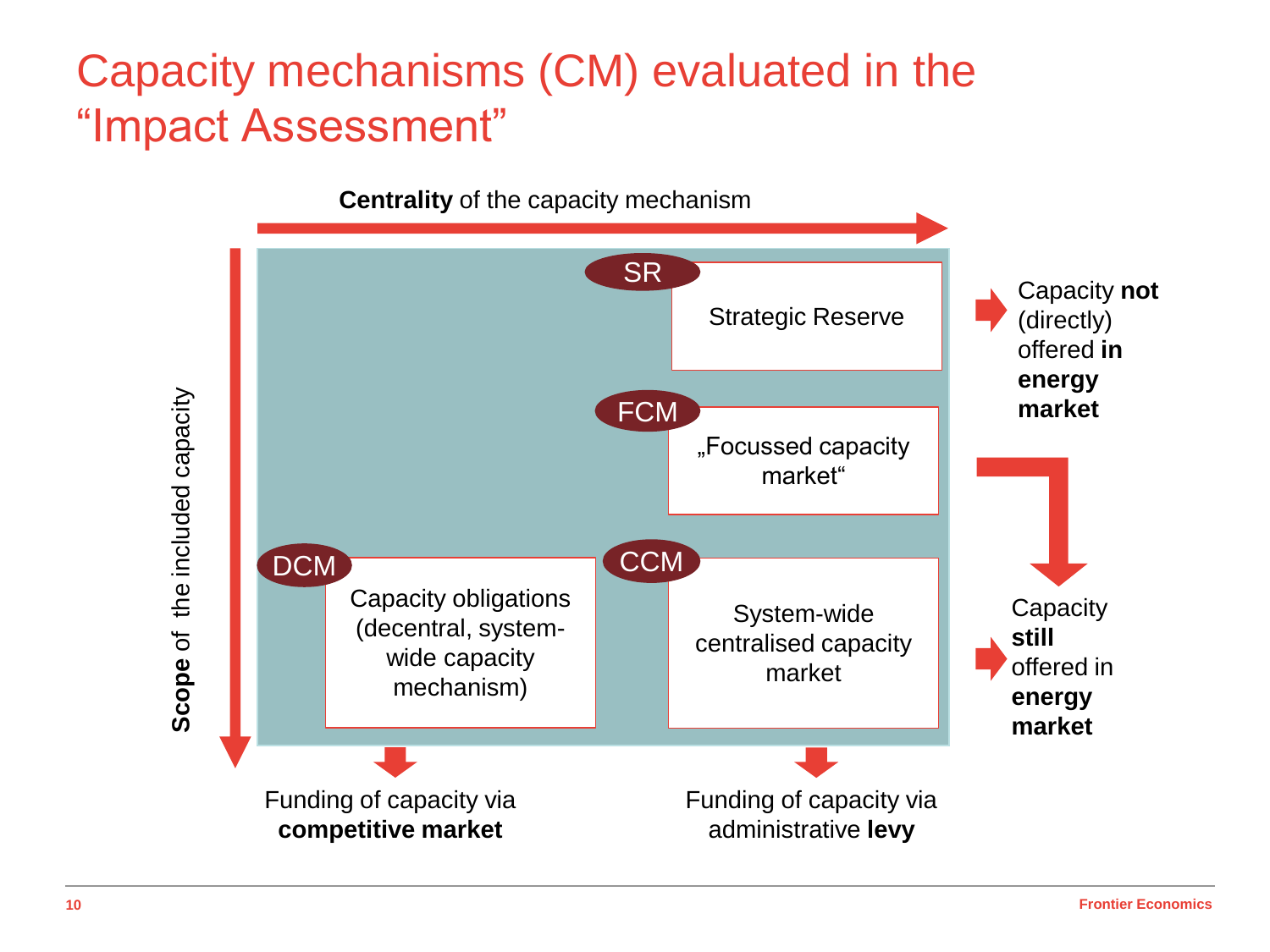#### Summary - assessment of the consultants

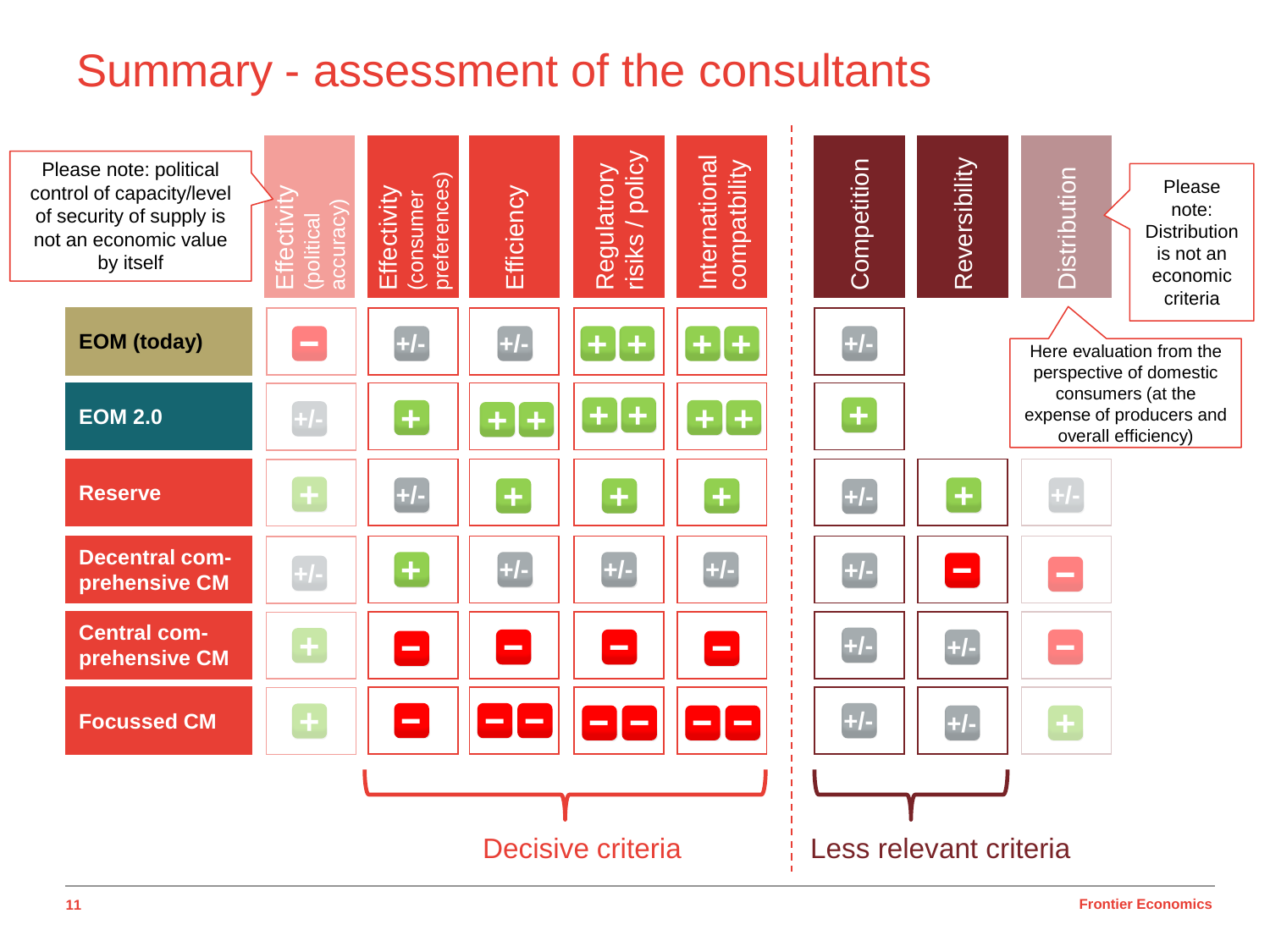### CRMs come with extra cost that increase with the severity of the CRM market intervention

CRM system cost are moderate…

… but CRM go along with significant regulatory risks…

…that result in high extra costs

- As long as we assume a well-informed "central planner", extra cost of most CRMs are moderate::
	- $\Box$  ~ 2 Mrd.  $\epsilon$  for a Strategic Reserve or a comprehensive CRM (NPV 2015-2039)
	- $\Box$  ~ 6 Mrd.  $\epsilon$  for a "Fokussed capacity market (NPV 2015-2039)
- "Central planner" has to take many complex decisions, which are now taken decentralised by market participants
- Market participants will increasingly optimise against the regulatory setting, not according to consumer preferences
- Considerable risk of a "slippery slope" with a continous expansion of market interventions (see US examples)
- **Extra cost through regulatory risks likely to exceed direct system costs by far**

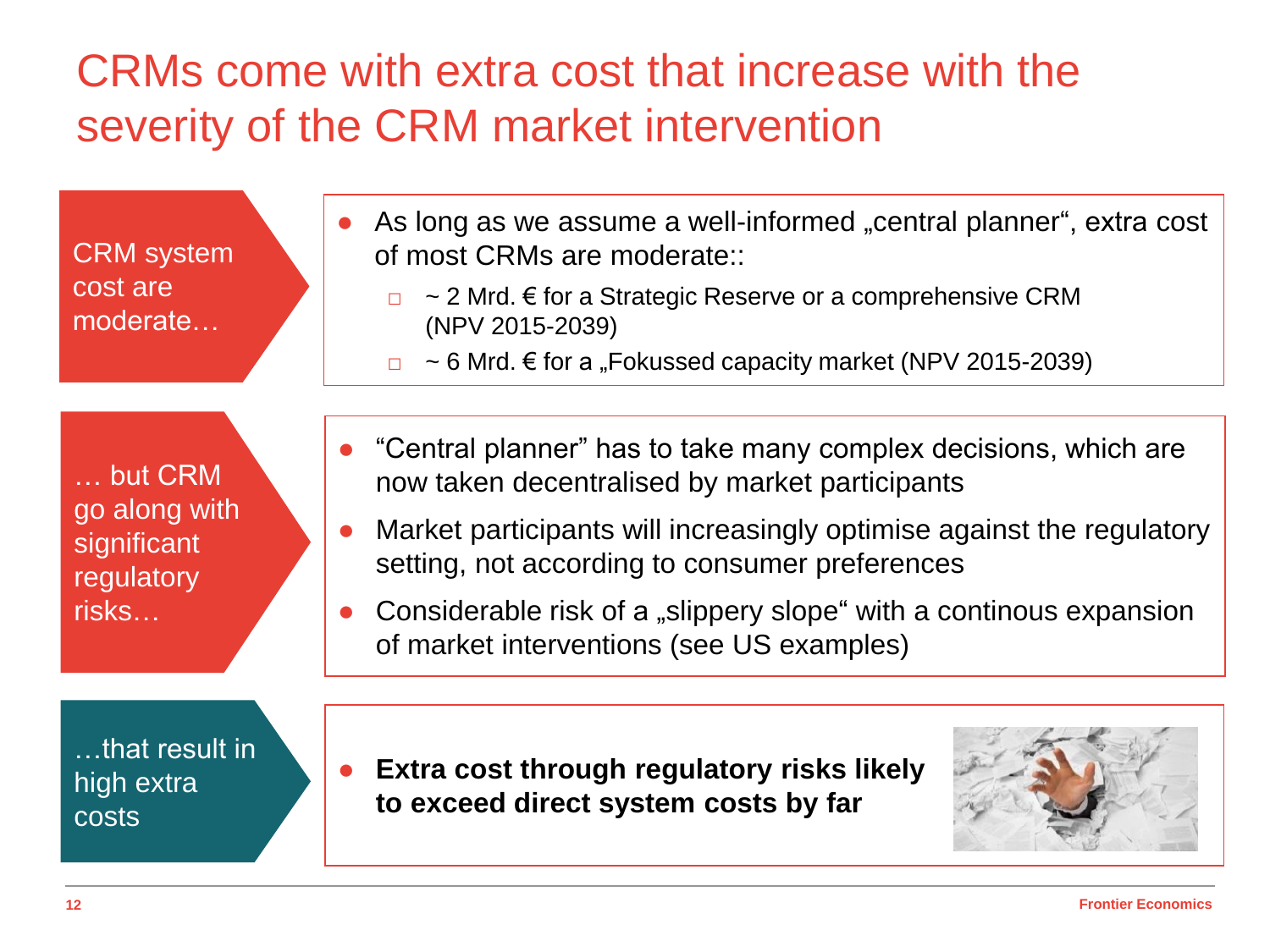- 
- EOM capability<br>● CRM impact assessment<br>● Summary
	-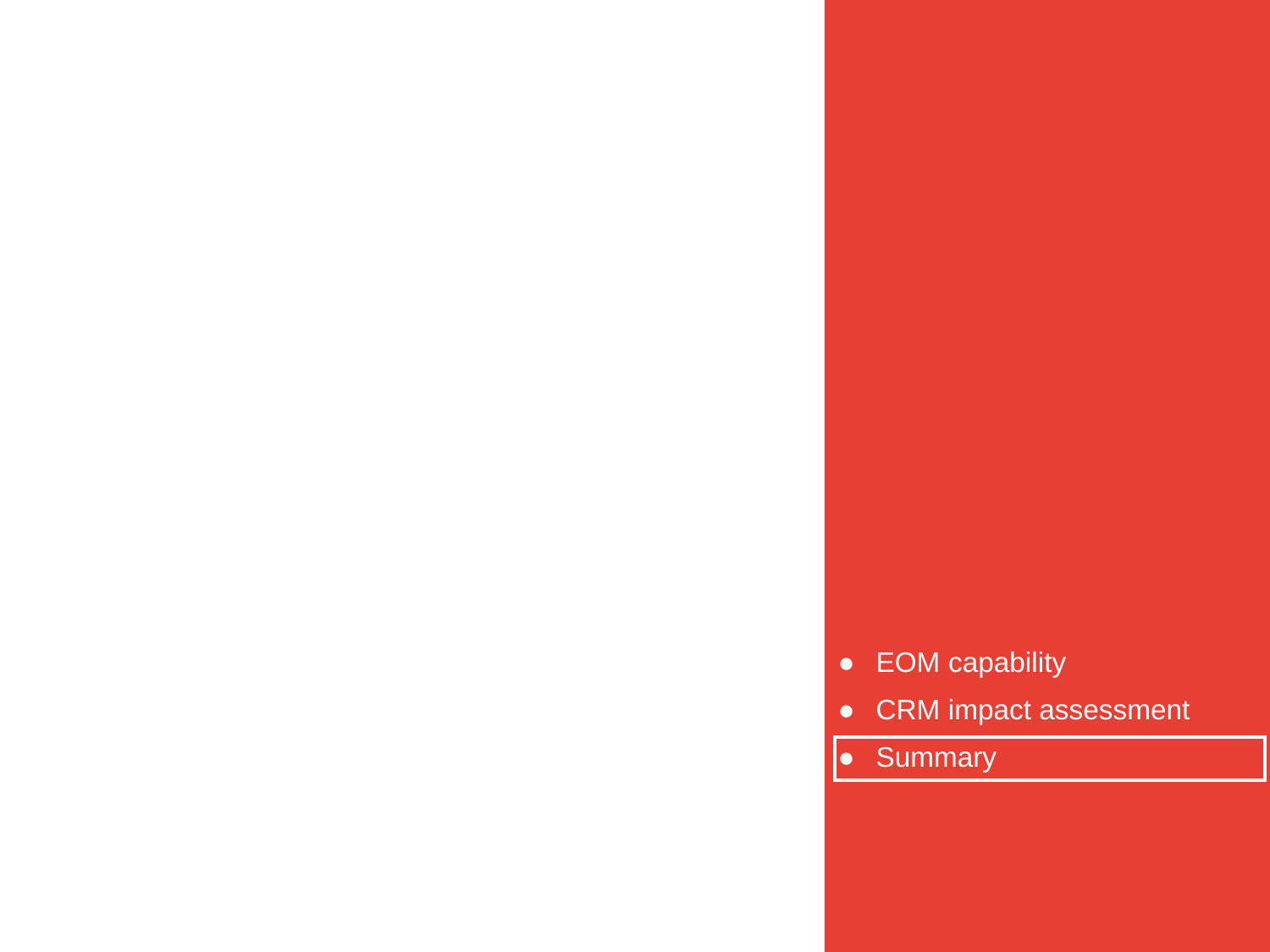#### Conclusive assessment based on…



*IIIUstrative*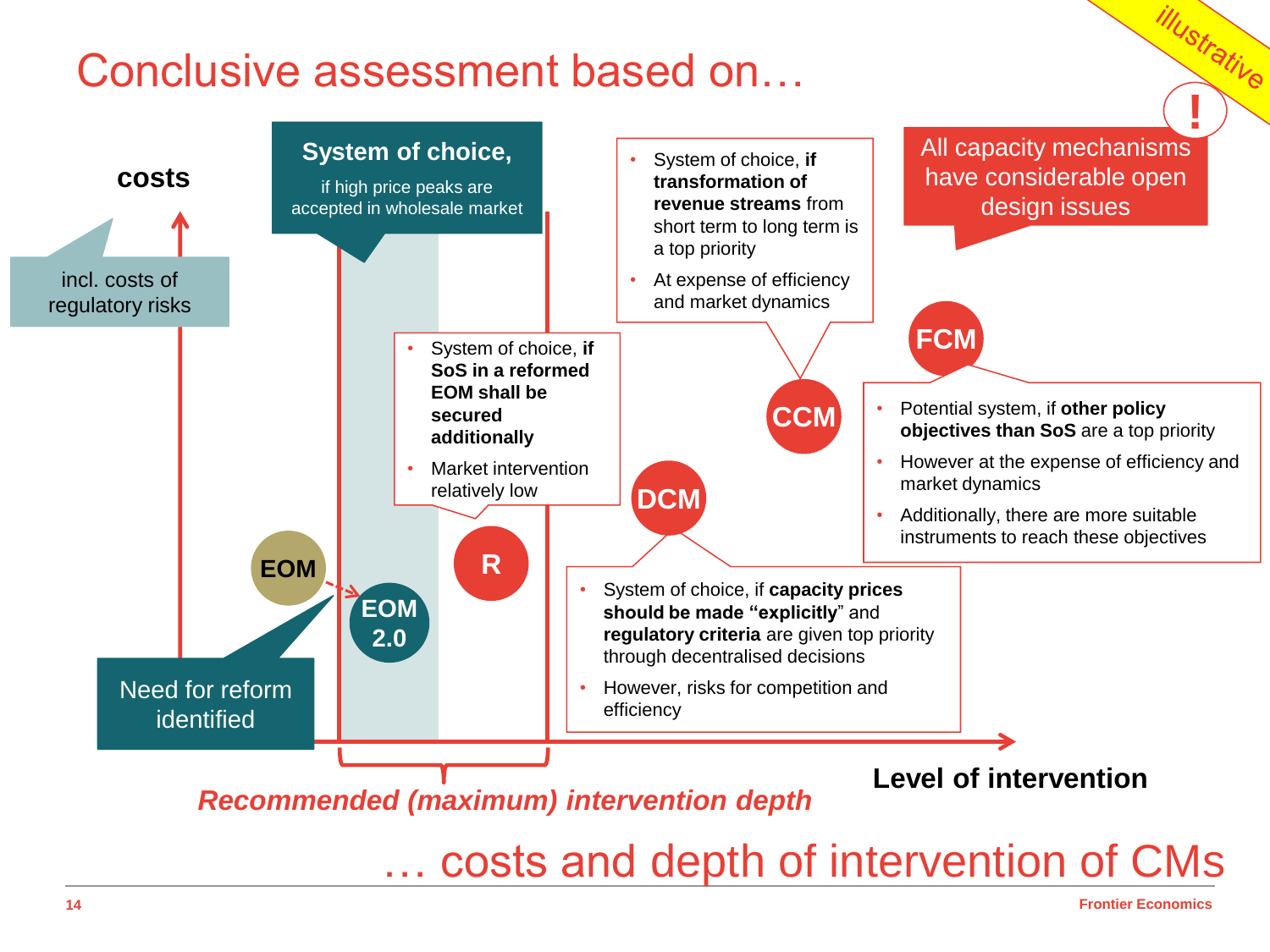# frontier economics

Frontier Economics Limited in Europe is a member of the Frontier Economics network, which consists of separate companies based in Europe (Brussels, Cologne, London and Madrid) and Australia (Melbourne & Sydney). The companies are independently owned, and legal commitments entered into by any one company do not impose any obligations on other companies in the network. All views expressed in this document are the views of Frontier Economics Limited.